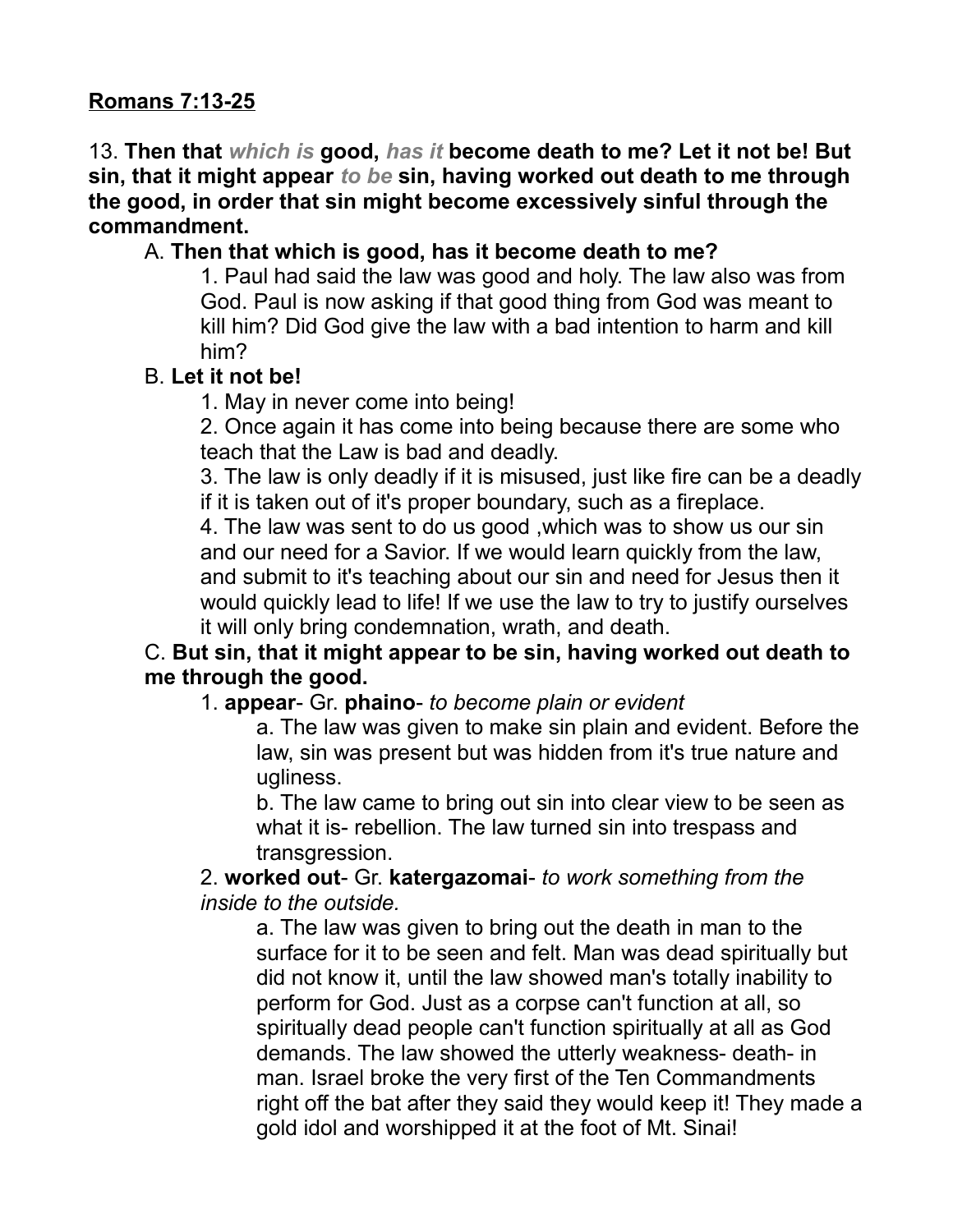### 3. **through the good**

a. Just like a gun is a good thing if it be used properly- to hunt for food and protect, it can be turned to do harm in the wrong hands- so the law, which was good and holy, got in the wrong hands- sin- and sin used the law to condemn and kill. The gun is not evil and neither is the law. The evil is found in the misuse of that which is good.

### D. **in order that sin may become exceedingly sinful through the commandment**

1. By the giving of the law, sin was seen as it really is - ugly rebellion. Under the law sin became transgression and trespass. 2. All refinement of sin is stripped away by the law and all that is left and exposed is ugly rebellion that cries for judgment and wrath.

#### 14. **For we know that the law is spiritual, but I am carnal, sold under sin.**  A. **For we know that the law is spiritual**

## 1. **spiritual**- Gr. **pneumatikos**

- a. The law is not natural. It has it origin in God and is spiritual.
- b. Since the law is spiritual and not natural, then natural man cannot keep it. It takes supernatural and spiritual resources to keep the law. We fulfill the righteous requirement of the law by the Spirit through faith. [Rom. 8:4]

## B. **but I am carnal**- Gr. **sarkikos**

- 1. The law was given to spiritually dead people that did not have the proper heart or resources to keep the spiritual law. The law was given to fleshly people, not spiritual people. The law cannot be kept or fulfilled by the fallen flesh. It can't be kept by a Christian's flesh either!
- 2. Jesus came in the power of the Spirit and fulfilled the law spiritually and naturally- in heart and action.
- 3. In Christ we now fulfill the law spiritually by faith in Christ who fulfilled it in His life and death.

## C. **sold under sin**

- 1. **sold** Gr. **piprasko** *human trafficking; to sell into slavery*
- 2. **under** Gr. **hupo** *under the control or dominance of*
- 3. **sin** Gr. **hamartia**
	- a. In the book of Romans sin is personified as a living controlling task master.
	- b. Adam sold himself and all of humanity to the slave master sin. Now sin rules over humanity. Slaves give birth to slaves. Slaves have to be redeemed or purchased out of slavery. The problem is that slaves cannot free themselves because they never earn any wages to do so. This keeps them in slavery. The only person who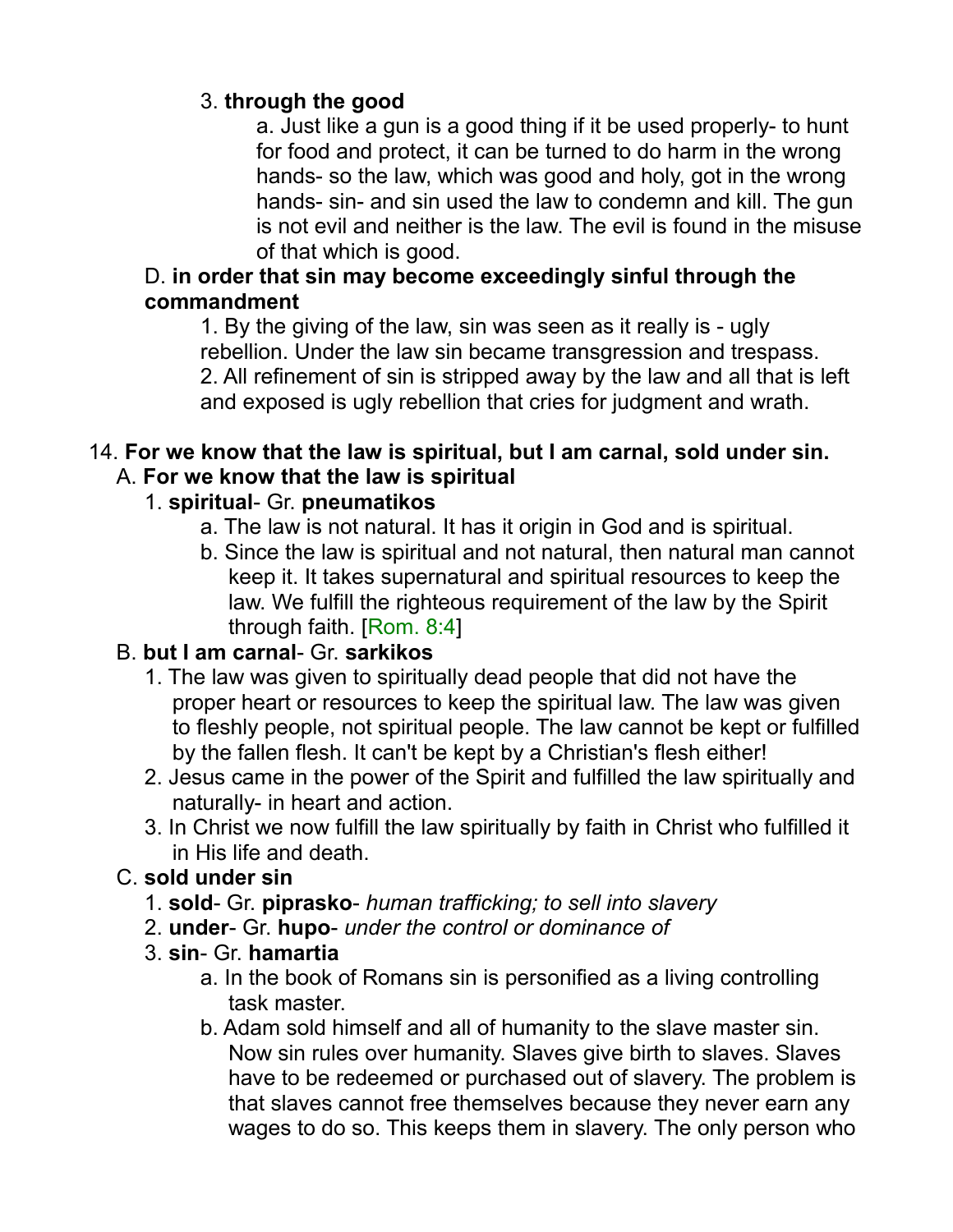can free a slave is a free person who has the resources and heart of love to pay the price for freedom. Every person before Jesus born from Adam were born slaves and thus could not free themselves or anyone else. Slaves give birth to slaves. Mohammad was a slave. Buddha was a slave. Confucius was a slave. Only Jesus was born free by the virgin birth from the prison of sin and He had all the resources and the heart of love necessary to pay our ransom price to free us!

- c. The only thing that can break the control of sin is death. Instead of us having to die, Jesus did our dying for us as our representative. Anyone who died before Jesus stayed dead because they had no life to walk free from death. However, Jesus had life in Himself to be raised from the dead. He being our representative we were given life in Him and are now free from spiritual death forever in Him! We now have His resurrection life in us!
- 15. F**or what I am doing, I do not understand. For what I will to do, that I do not practice; but what I hate, that I do.** 
	- A. Many ask, "Is Paul speaking of himself as a Christian here or his life before Christ as Saul of Tarsus." The answer is yes.
	- B. This is the experience of all humans that try to keep and fulfill the law by their flesh. A Christian still has the flesh and their flesh is no different than an unbelievers flesh. Living by the power and effort of the flesh will produce the same effect for a believer and non-believer alike. It will produce a fruitless struggle that leaves you bound to sin.

## C. **For what I am doing, I do not understand.**

- 1. "I"- This is Paul's problem. It is the **BIG I.** Paul will use the word "I" 21 times in this short section that records his struggle with sin.
	- a. Using the word I so many times shows what the problem was. The problem was that Paul was trying to fulfill the law by his own effort and resources. Paul was trying to be His own savior and was miserably failing just like everyone else will do who tries to do it!

## 2. **I do not understand**

- a. Sin cannot be controlled rationally or with the reasoning of the soul. Sin does not make any rational sense. You can know that sin is harmful and even know the results of sin, but you can't reason with sin. Sin is a spiritual force that goes beyond reasoning. You can't overcome sin with reasoning. Someone who is bound in sin simply cannot understand how they can keep on doing the same thing over and over again even when it hurts them.
- b. Many teach that you need to weigh the pros and cons of a sinful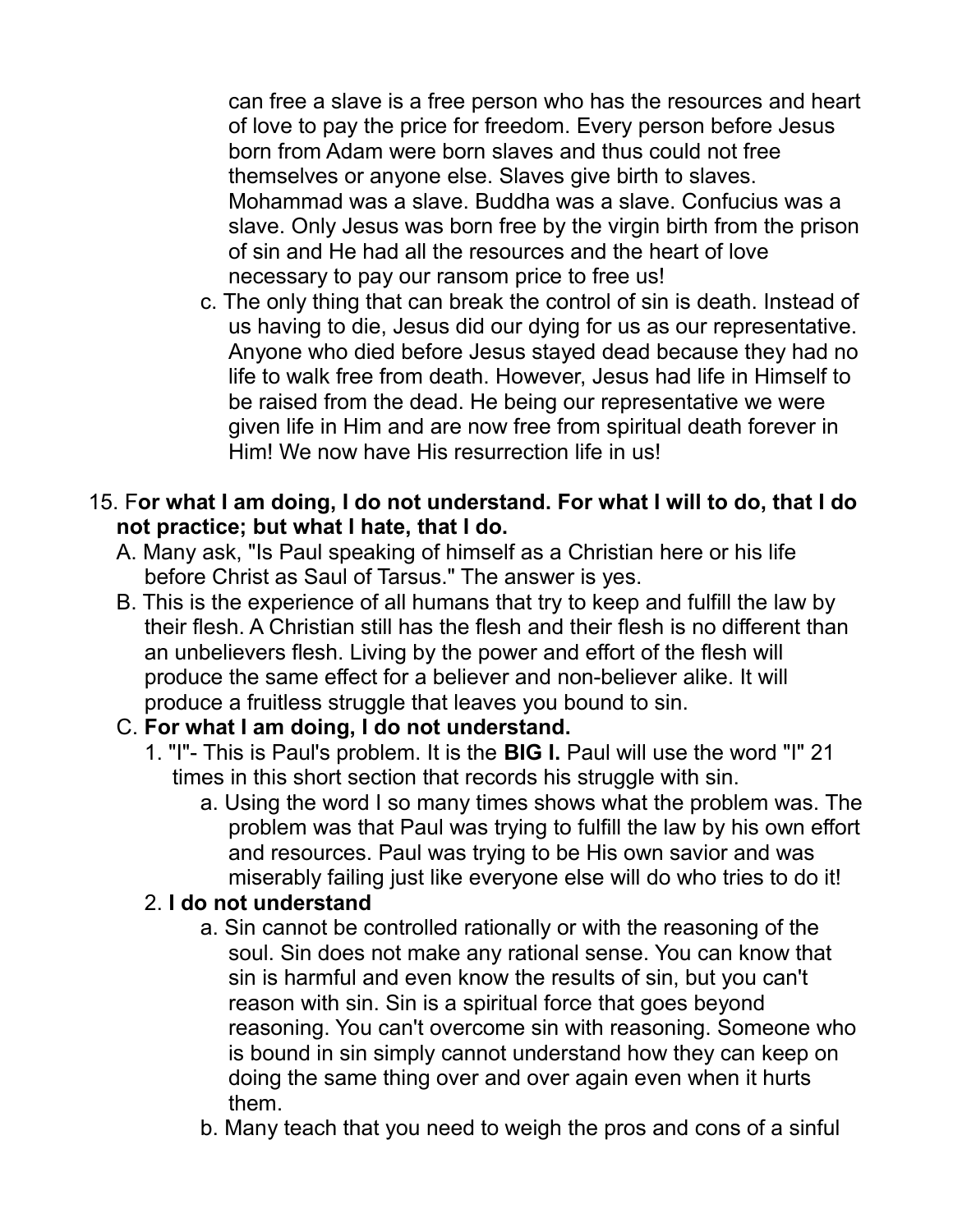action and then you can then make the right decision. Many teach that you need to be educated against sin so that you will not do it. Again, sin cannot be overcome by the reason or the powers of the soul.

- c. Sin is a spiritual force and you can only overcome sin by a greater spiritual force- the Spirit of Christ! Sin cannot be conquered by soul power but only by Spirit power!
- d. It was the death, burial, and resurrection of Christ that defeated the power of sin. How are we to walk in victory over sin? Paul reveals it is the exact same way you got saved. [Col. 2:6] How does someone get saved? Paul will show us in [Romans 10:9-10]. We get saved by confessing Jesus is the Lord, and believing in our heart that God raised him from the dead. This is confessing who Jesus is- the God-man, and believing what He has donedying on the cross and being raised from the dead to free us from sin.
- e. We do not overcome sin by focusing on or believing in ourself and are ability to defeat sin. We overcome sin by focusing on and believing in who Jesus Christ is and what He has done for us! To overcome a sin we need to confess that Jesus is the Lord, and that He has been raised from the dead, and because of Who He is and what He has done we confess that we have been saved from that sin. When we confess with our mouth and believe with our heart then the Holy Spirit will enforce that victory over sin that Jesus accomplished by strengthening us by faith! We overcome sin not by the force of our soul, but by the force of the Spirit of Christ based upon Who Jesus is and what He has done!

### D. **For what I will to do, I do not practice**

- 1. Again, sin cannot be overcome by will-power.
- 2. Many teach that man does not have a free will but it is bound by sin. I agree and disagree. Man has an immediate free will but not an ultimate free will. What do I mean by that? I mean that in any situation a person can exersize their free will and choose not to do something. However, every person has a weakness in their flesh that they will not be able to find consistent victory over unless it is accomplished supernaturally through faith in Christ. In those weak areas of our flesh, we can at any time resist and not give into it. However, over time the pressure of that weakness will overcome our will-power and resistance. To illustrate this, I can hold a book out with my outstretched arm and overcome gravity at will. However, if I keep holding it out, the weight and pressure of gravity will ultimately prove too strong for me to hold out. This is the same with the draw of sin upon the weakness of our flesh and soul.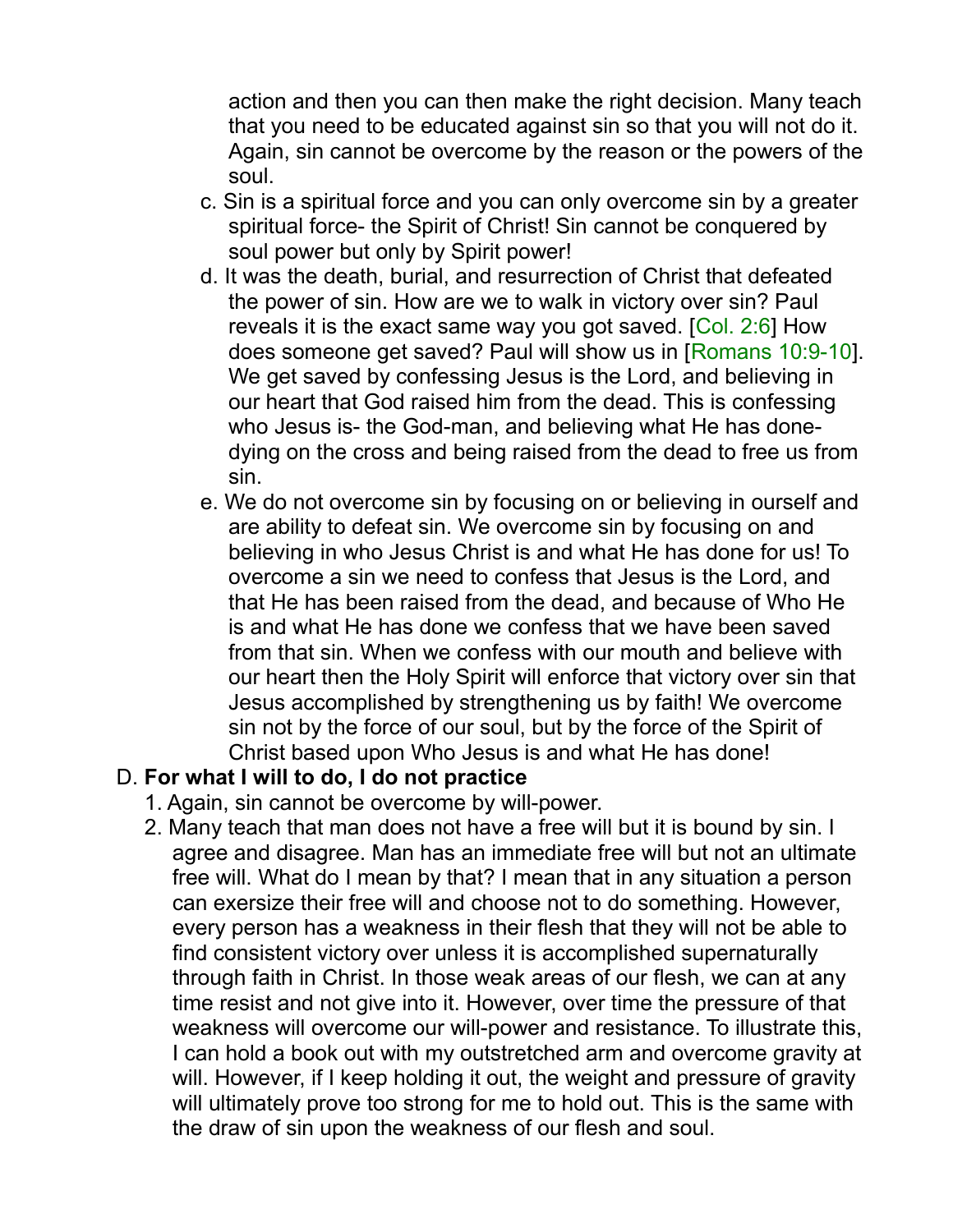## E. **but that which I hate, that I do.**

- 1. Many today teach that we sin because we do not hate our sin or hate it enough. They teach that if you hated sin you would not sin. Paul did not teach that! He said that he did what he hated. His failure to overcome sin what not that he did not hate his sin. Any true believer will hate sin in their heart.
- 2. The truth of the matter is that our flesh loves sin. We will never get to a place where we can get our flesh does not love sin. We are not our flesh though! As a born again person our new identity hates sin. As an unbeliever we had a heart of a pig that loved the mud, but now that we are saved we have been given a new heart- that of a sheep, that hates the mud. However, just because we hate sin does not mean we will have victory over sin. If we try to overcome sin by will-power will continually be defeated by sin and continue to do the very things we hate!
- 2. We cannot overcome sin with soulish emotions of hate. Again, soul power cannot overcome a spiritual force such as sin. Sin is spiritual and can only be overcome in and by the Spirit through faith in Who Christ is and what He has done.
- 16. **If, then, I do what I will not to do, I agree with the law that** *it is* **good.**  A. **agree-** Gr. **sumphemi**- *to say with; to agree or give assent to*
	- 1. Giving mental assent to your actions being wrong and the law of God being right, does not give you the spiritual power to overcome sin. Mental assent can never give you victory. Faith in Christ's victory and your new identity in Him will cause you to overcome!
	- 2. What is so frustrating about a sinful habit for a Christian is that they know full well that the sin is wrong and they are doing wrong, but they can't seem to stop doing what they know is wrong. They are living a huge contradiction in their life and heart. This usually leads to selfhatred and self-punishment. This too is pre-occupation with self and is fruitless!
	- 3. This reveals the fruitlessness of overcoming sin by our own soul power. First we try to overcome sin in our own ability and then when we fail we punish ourselves. The focus all the way around is on ourself! We try to be our own savior and then become our own judge. This is all selfrighteousness and is the driving force behind our addictions.
	- 4. In our mind we can acknowledge the goodness of God's standards but we fail to see the wretchedness of our flesh! The law will bring that out for us to see.
- 17. **But now,** *it is* **no longer I who do it, but sin that dwells in me.**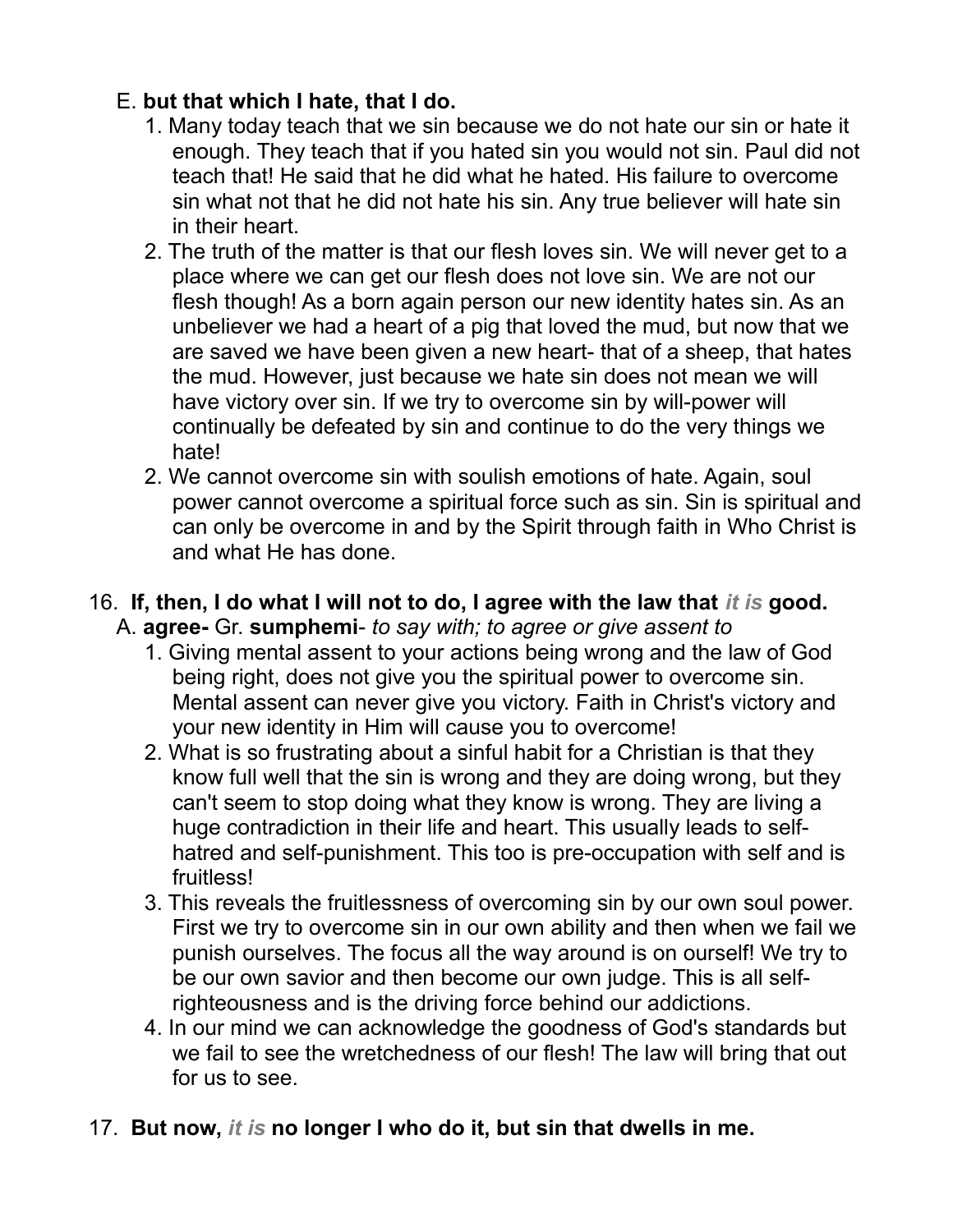### A. **But now**- as a believer

### B. **it is no longer I who do it**

- 1. A believer is a reborn, recreated spirit. A believer never sins with or in their spirit. [1 John 3:9] The believer's spirit is sealed from all contamination of sin. A believer's spirit is "in Christ" and in Christ there is no sin! [1John 3:5] We are a spirit, that has a soul, that lives in a body. We need to think this way!
- 2. The new creation [new man] has nothing to do with sinning. A Christian sins with their flesh and in their soul.

### C. **but sin that dwells in me**

- 1. This goes against those who teach there is nothing in a believer that drives them toward sin except a unrenewed mind. Paul says here that sin dwells in him. Where does sin reside in a believer- not his spirit, but in his body. Sin in the bodily members wages warfare against the mind to get a believer to sin. [Rom. 7:23, 1 Pet. 2:11]
- 2. Many would teach that this section only refers to Paul in his pre-Christ period. We will see that this is not true.
- 3. Paul plainly taught in the book of Romans that sin still dwells in the believer's body. [Rom. 6:6, 6:12, 7:5, 7:23, 8:3, 8:10, 8:13]
- 4. When we receive Christ the only part of us that is new is our spirit. Paul said sin was in our members. If it was in our members before we got saved then it is still in our members now that we are saved because we did not get a new body!
- 5. Have you heard the devil made me do it? Well that is not scriptural, but it is scriptural to say that sin made me do it! Sin will master someone who does not know who they are in Christ and does not draw upon the grace of God by faith. Sin as a power and principle will make you sin in action!
- 18. **For I know that in me (that is, in my flesh) nothing good dwells; for to will is present with me, but** *how* **to perform what is good I do not find.** 
	- A. **For I know that in me (that is, in my flesh) nothing good dwells**
		- 1. Why does Paul qualify his statement that nothing good in him dwells with a parenthesis? He qualifies that statement with (that is, in my flesh). He does that because he now is speaking of his own Christian experience of trying to live the Christian life by his will power and his own resources.
		- 2. There is nothing good in an unbeliever's **flesh, soul, or spirit**. They are completely corrupt before God. Paul qualifies this statement because now as a believer his spirit is recreated in true righteousness and holiness! [Eph. 4:24] Paul tells us that we must now acknowledge every good thing in us in Christ [Philemon 6]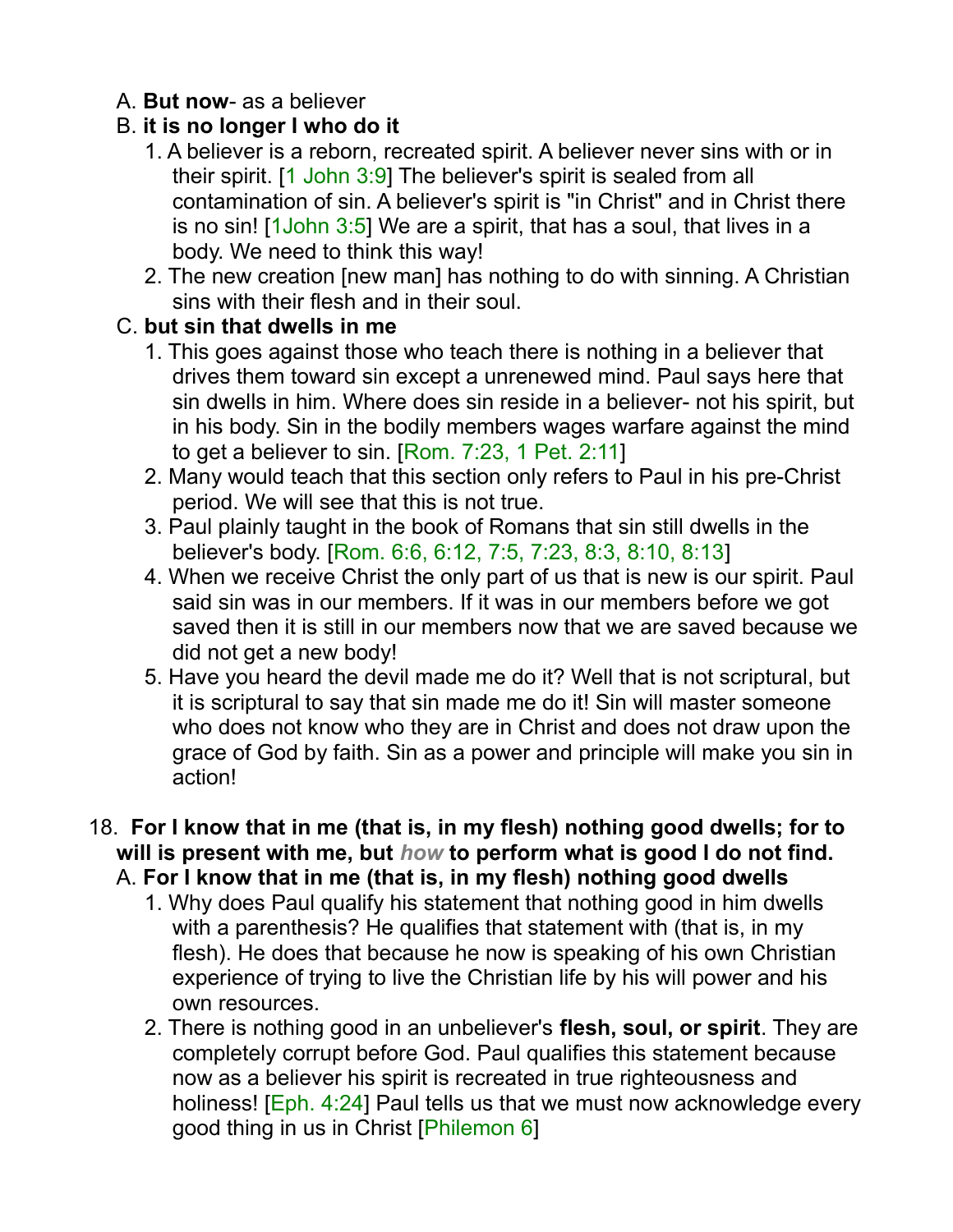3. There is much good in a believer, but not in their flesh! The flesh of an unbeliever is just as corrupt as an unbelievers. There is no difference between a saints flesh and a sinners flesh. Both are corrupt to the core!

## B. **For to will is present with me**

- 1. Again Paul is trying to conquer the spiritual force of sin with his soulish will power. The will power is no match for sin, especially in our special area of weakness. Everyone has at least one that cannot be overcome by natural resources. It is only overcome by Spirit power.
- 2. Many Christians will denounce a struggling person that they just are not willing to break a sin in their life. Most of the time this is not the case. They are willing but unable in their own efforts. Actually, it is the fact they are trying to overcome sin with their will power is the reason they remain bound to it! You cannot access grace by your will power and effort. You access grace by faith in the finished work of Christ and the dependence of the Spirit of Christ within you.

## C. **but how to perform what is good I do not find**

- 1. Why is Paul not able to find out how to perform the good that he wishes? It is because he is looking in the wrong place! He is looking within his own resources, efforts, and will power. The power and strength to perform spiritual tasks cannot be found in the soul of man. Only by the resurrection power of Christ spiritual work is performed.
- 2. The world and fleshly people are always trying to gain knowledge on how to overcome weaknesses. They think that if they know how to do something that they will have the power to do that thing. This is not so. You need the supernatural power of Christ in you to do spiritual work. This comes by accessing grace through faith in the finished work of Christ and by praying in the Holy Spirit and being built up spiritually.

### 19. **For the good that I will** *to do,* **I do not do; but the evil I will not** *to do,* **that I practice.**

## A. **For the good that I will to do**

- 1. Paul uses the word "will" in this section of scripture 7 times. Paul gives a complete and total go at trying to overcome sin by his will power and is completely defeated! It is a good place to be. You are not ready for a Savior until you know you need saving.
- 2. There once was some youth swimming and a young lad swam out too far and was starting to drown. The life guard on the beach saw this but stood still. The friends of the lad pleaded with the life guard to leap into action and save their friend, but he remained standing on the beach. The young man out in the water went down and came up several times but then went down not to come up again. At that moment the life guard sprang into action and went out and rescued the young lad and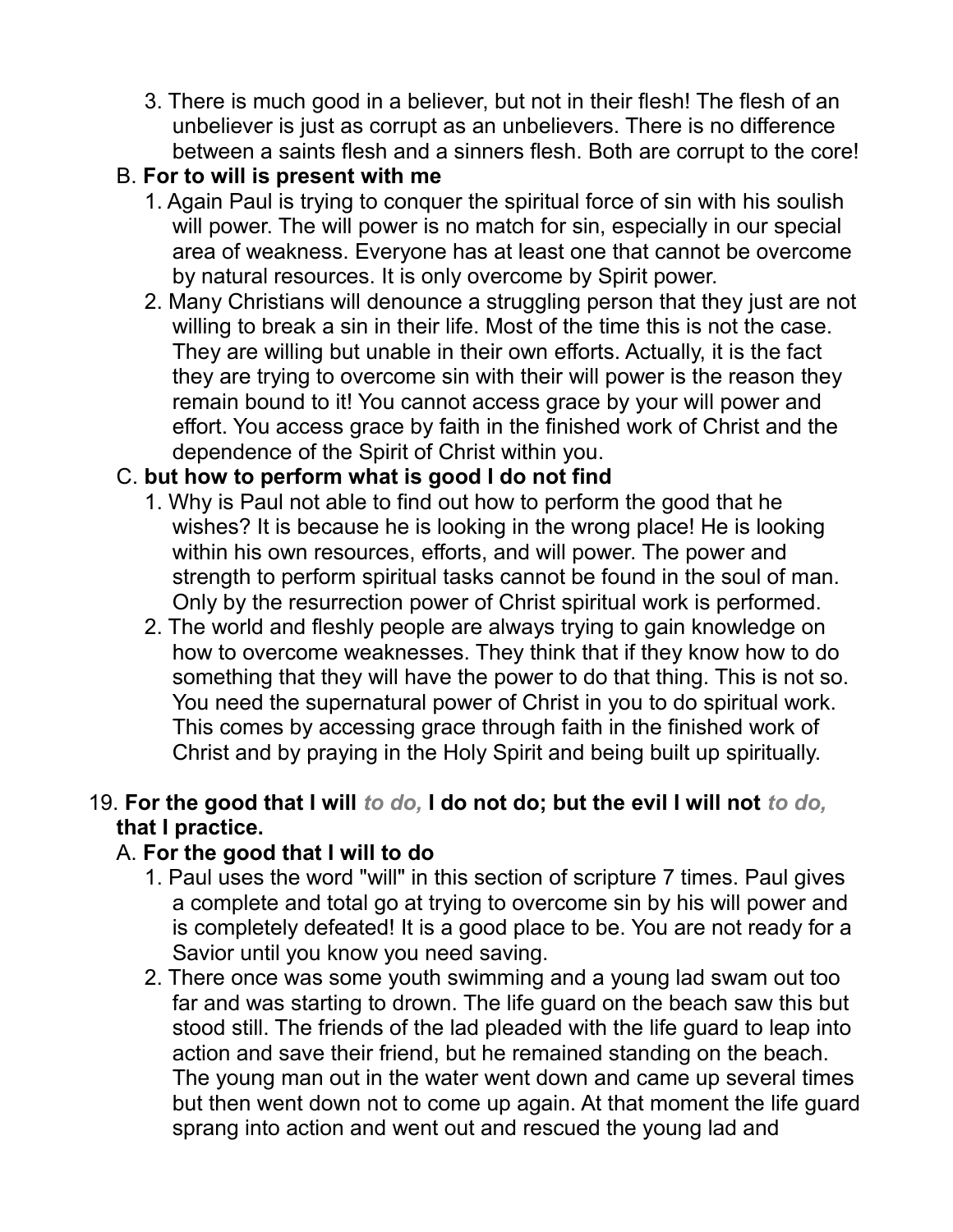resuscitated him on the beach. The friends started yelling at the life guard that he should have helped earlier, but the experienced life guard turned to them and said, "I could not help this person until they stopped struggling. He would have pulled me under with him. I could only saved him once he stopped struggling." It is the same with you and I my friend. Until we stop struggling to deliver ourselves from sin by our will power, the Savior cannot and will not deliver us. Christ will only deliver us by His grace and not by our effort or help.

3. A true born again Christian wants to do good at the core of their being. They must be taught how to walk in victory the same way they got saved in the first place, by grace through faith. [Col. 2:6]

### B. **but the evil I will not to do, that I practice**

1. When you live by will power, you will be forced to do what you do not want to do. This of course will bring condemnation from the devil and other people. You will be told that your problem is that you really want to do evil and you should have more will power and effort to overcome and try to be better. This is a vicious cycle in which you sink down into spiritual quicksand. At this point many Christians will just give up on living the Christian life and go live according to their flesh. It is good that they gave up trying to live the Christian life. This is the first perquisite for living an overcoming Christian life. However, they must then make the next step and trust in Christ to live it in them and through them. Without this vital second step you will remain defeated.

### 20. **Now if I do what I will not** *to do,* **it is no longer I who do it, but sin that dwells in me.**

### A. **It is no longer I who do it**

- 1. It is no longer the real person, the reborn spirit.
- B. **but sin that dwells in me**
	- 1. Where does sin dwell? Not in our reborn spirit, but in our fleshly members.

### 21. **I find then a law, that evil is present with me, the one who wills to do good.**

- A. **find a law** Gr. **nomos** *a unyielding principle that remains constant at all times.*
	- 1. This law is only discovered when you submit yourself to live under law. This means to live under a outward code of right and wrong to try to improve yourself by your own efforts in order to acceptable to God, yourself, or others. The strength of sin [evil] is the law. [1 Cor. 15:56]

#### B. **evil is present with me**

1. Earlier Paul said that the will to do good was present with him, but here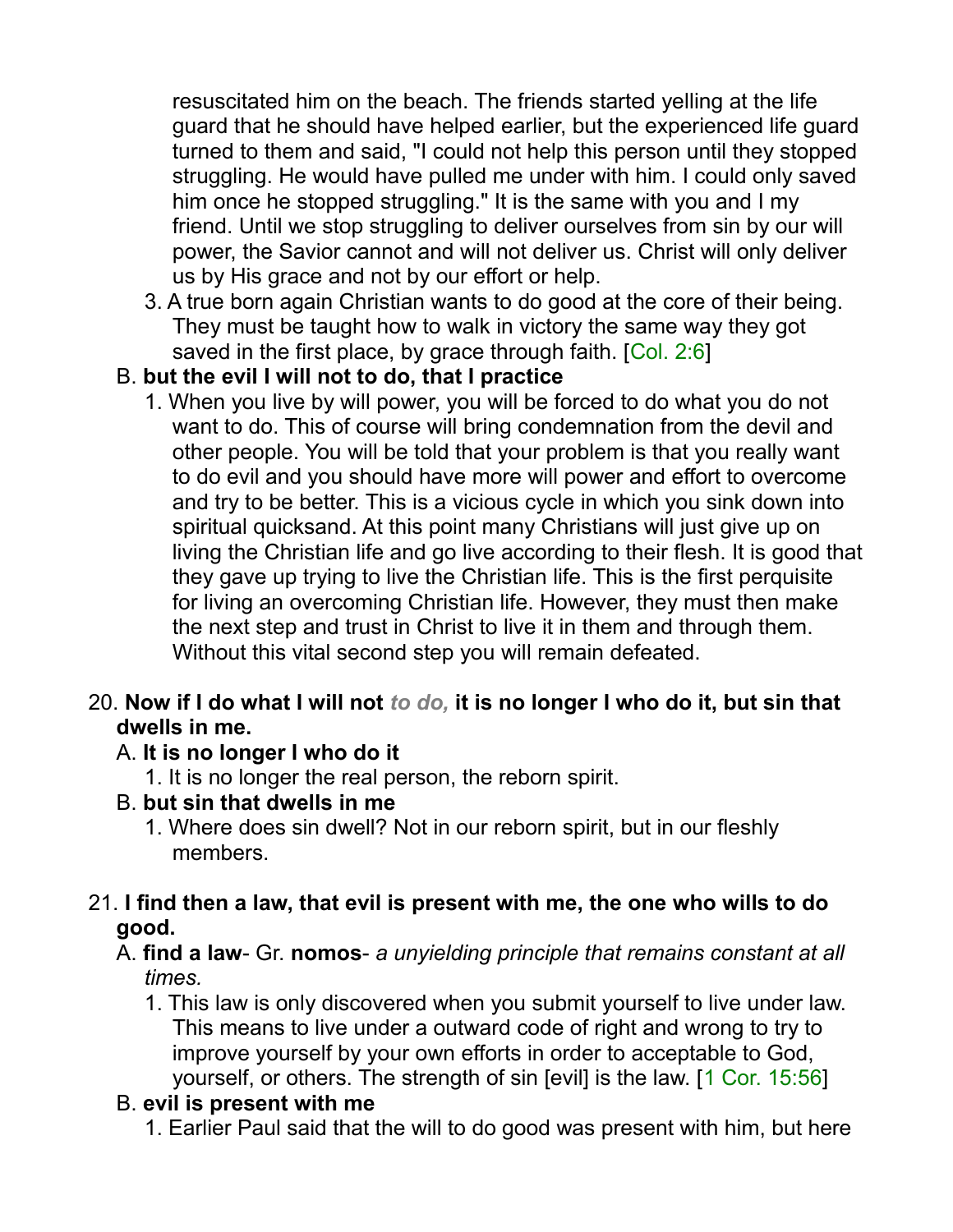he said also evil is present with him. This evil is spiritual in nature and cannot be overcome with soulish will power.

2. The flesh is always present with a believer. You will never grow to a place in the Christian life that you do not have the flesh to deal with. The flesh does not get more holy the more you grow as a Christian. The flesh never changes. It remains as corrupt as ever. The flesh is overcome by walking in who you are in Christ and by the power of the Holy Spirit. If you stop doing this, just like a plane that stops exerting thrust and lift will fall out of the sky, so you too will fall!

### C. **the one who wills to do good**

- 1. Again, a born again Christian desires to do good in the core of their being. This also is a law or constant truth. It is part of our spiritual make-up in Christ.
- 2. This knowledge will help you when the enemy attacks with temptation. If you believe you want to do the evil Satan and the flesh is presenting to you, you will be more likely to just give into it. However, if you believe that at the core of your being and identity that you hate the evil and desire the good, then you are more likely going to use your faith to tap into the power source of the Spirit to overcome it.

#### 22. **For I delight in the law of God according to the inward man.**  A. **For I delight in the law of God**

1. An unbeliever does not really delight in the law of God.

## B. **according to the inward man**

- 1. Paul is giving a contrast between his outward man [no good thing dwells in my flesh] and his inner man [I delight in the law of God]
	- a. Here Paul is describing the reality of a believer. Their flesh is opposed to God, but their spirit is for God.
- 2. Our reborn spirit delights in the law and standard of God.
- 3. So our flesh hates the law of God and our inward spirit loves the law of God. The problem is when our soul steps in to try to fulfill the righteousness of the law by will power. God never intended our soul be the ruling influence of our life. God never intended us to live by soulish will power. He intended us to live by faith through our spirit energized by the Holy Spirit.
- 4. The guiding principle of our new man is faith. We walk in the Holy Spirit and our reborn spirit by faith in Christ, and not by will power. You cannot strive and trust at the same time. You cannot try to live the Christian life and allow Christ the live it in you at the same time. You cannot have your soul and spirit dominate at the same time! One will have to take a back seat. If your spirit/faith takes a back seat then you will be overcome by the sinful flesh. If the soul takes the back seat to your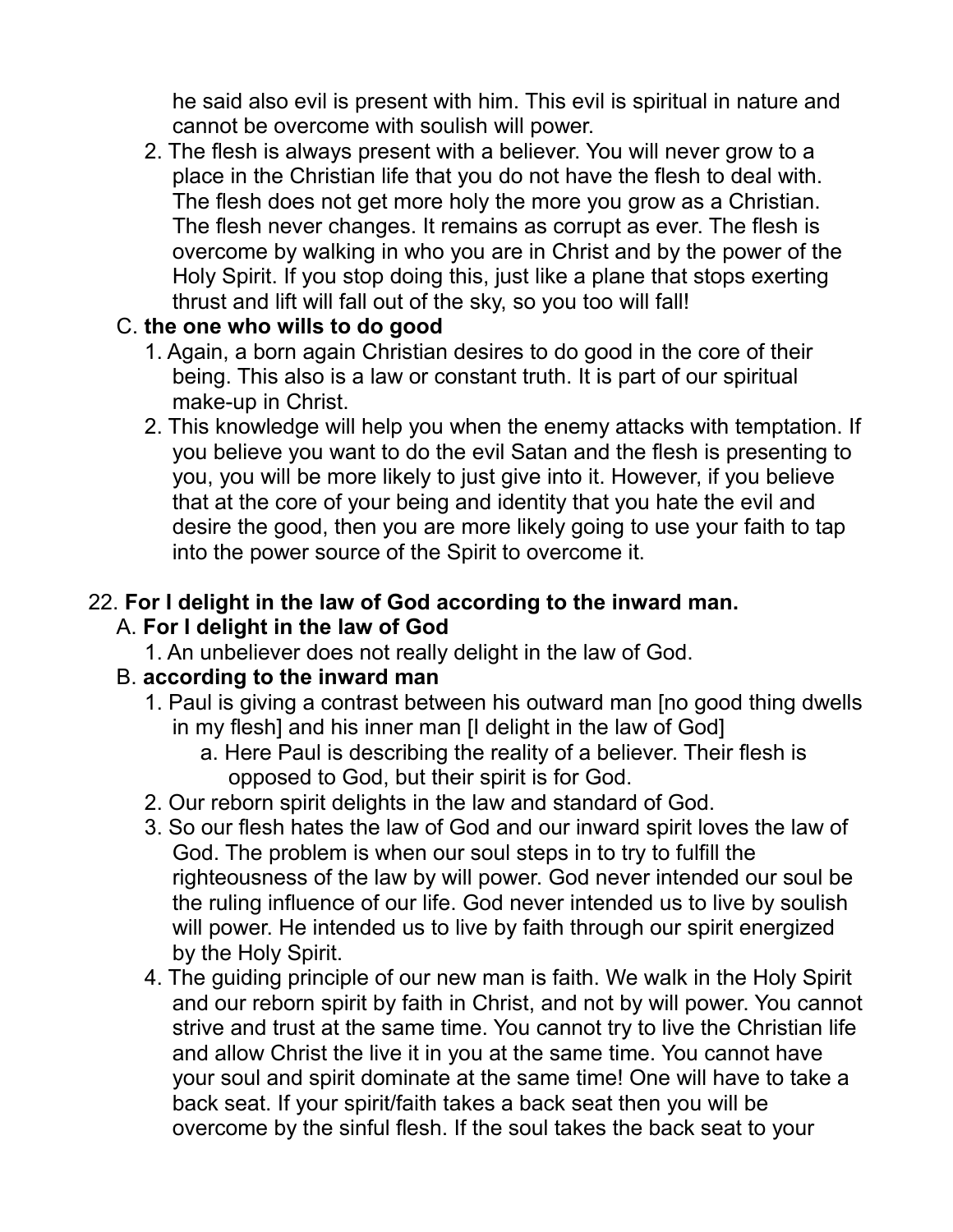spirit/faith then the sinful flesh will be dominated by the Spirit.

### 23. **But I see another law in my members, warring against the law of my mind, and bringing me into captivity to the law of sin which is in my members.**

### A. **But I see another law in my members**

- 1. The principle of sin is in our bodily members. That is why we will all die physically although we have been born again in our spirit.
- 2. Sin in our flesh is a law. That means it is always present and constant as long as we are still in the fallen body. Sin is a constant force like gravity that pulls on our soul to give into the particular weaknesses of our flesh. These are what we call addictions. All unbelievers are addicted to something even if it is the praise and acceptance of man. In some way every unbeliever is addicted to some sin. They are ruled by the law of sin in their members.
- 3. Unfortunately most Christians are also addicted to some fleshly sin because they are ruled by their flesh also. Again, a believer's flesh is no different than an unbeliever's flesh.
- 4. Although a believer and unbeliever both have the same fallen flesh, a believer can tap into their new man and the power of the Holy Spirit by faith. You cannot tap into these by will power! You tap into them by faith in Christ and your new identity in Him. You are now righteous, holy, pure, blameless, and spotless in Christ. When we believe this then the Spirit will cause righteousness to rule in our life. If we believe in our heart that the ransom price was paid for us to be freed from sin and the flesh, which was His death, then we will find freedom from the control of the flesh by the working of the Holy Spirit [Rom 8:13]

### B. **warring against the law of my mind**

- 1. **warring** Gr. **antistrateuomai** *to strategize against; to make a military expedition, or take the field, against anyone*
	- a. Sin is seen as a warring enemy that is making strategy against our mind. If sin is waging warfare against my soul then that means my soul is on the side of my spirit and God! Many think their soul is an enemy that they must subdue to be godly. No! Sin is fighting against your soul! The sinful flesh is your enemy. The soul of an **unbeliever** is on the side of sin and their flesh. There is no warfare going on in their mind. Their soul is completely submitted to the flesh even if it is religious good works.
	- b. That is why when we get saved we experience such a mental fight! The struggle in the Christian life is the warfare of sin against our mind. To win we must start trusting what the Word says about our new identity in the spirit and not our old identity as a sinner.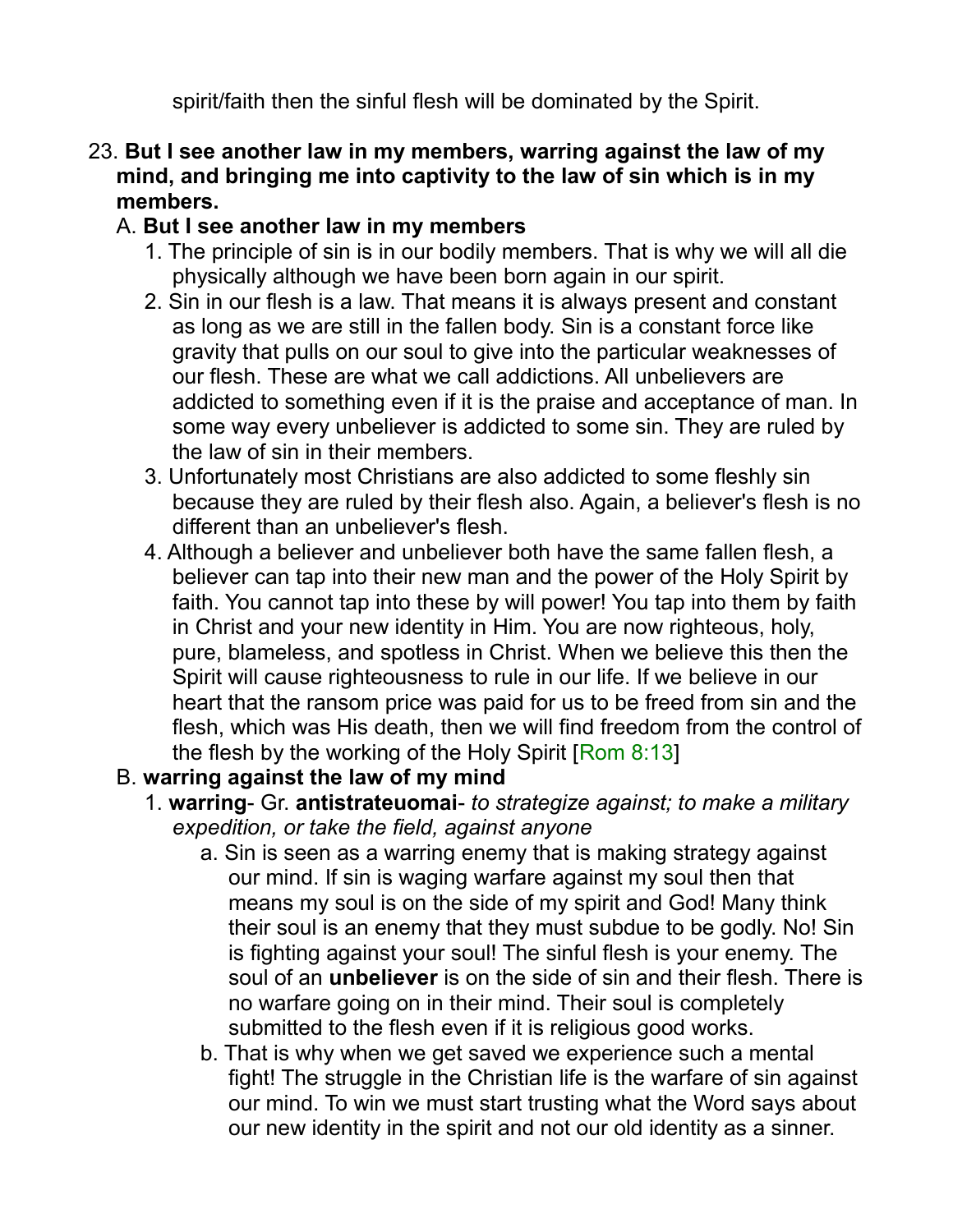Our spirit is not in the physical realm. We cannot see or feel our spirit. The only way we can tell what is true about our spirit is by the mirror of God's Word. We have to take by faith that what God says about us in our spirit is true. We have to take God at His Word. When we do then we tap into the realities of our spirit and the Holy Spirit that resides in us.

- c. Sin will try to convince you that you want to sin and that you thus are an old sinner saved by grace by producing evil desires against your soul. Sin wants to convince you that your soul actually produced them! If you believe that garbage you will be dominated by your flesh and sin. You will end up trying to fight yourself. This is a fruitless and frustrating process to say the least!
- d. If you renew your mind to your new identity in your spirit and walk by faith in that, the Spirit will empower you to a supernatural walk above the flesh and sin. The main weapon the enemy has is deceit. He will try to convince you that because you feel wrong desires that they are from you and are you! These wrong desires are called deceitful lusts. [Eph. 4:22] Why are they deceitful? They are sent to try to deceive you into thinking you are the source of them because you are an old rotten sinner! They do not come from our soul or spirit. They come from sin in your members. They can be germinated in our soul, but do not originate in our soul. The more you live under the law the more sin has to work with to create sinful desires in you. When that happens you feel condemned for feeling and thinking evil things and you believe the lie that they came from you and are indicative of who you are. This is a lie! These wrong desires and thoughts are not coming from your new true identity in your spirit, but they are coming from sin and Satan from the outside.

#### C. **against the law of my mind**

- 1. Sin wars against your mind and thought life.
- 2. This battle is a war for reality. Who are you really? Are you a sinful bad person, or are you a righteous holy saint of God? Which one you adopt will determine if your are controlled by sin or by the Spirit of God.
- 3. It is a battle for what is real. Is the Word of God real which says you are a new creation holy and righteous, or do you believe your feelings as being real and pronounce your self a sinful bad person?
- 4. You will live out whatever you believe about yourself at a heart level. As a man thinks, so is he! [Prov. 23:7]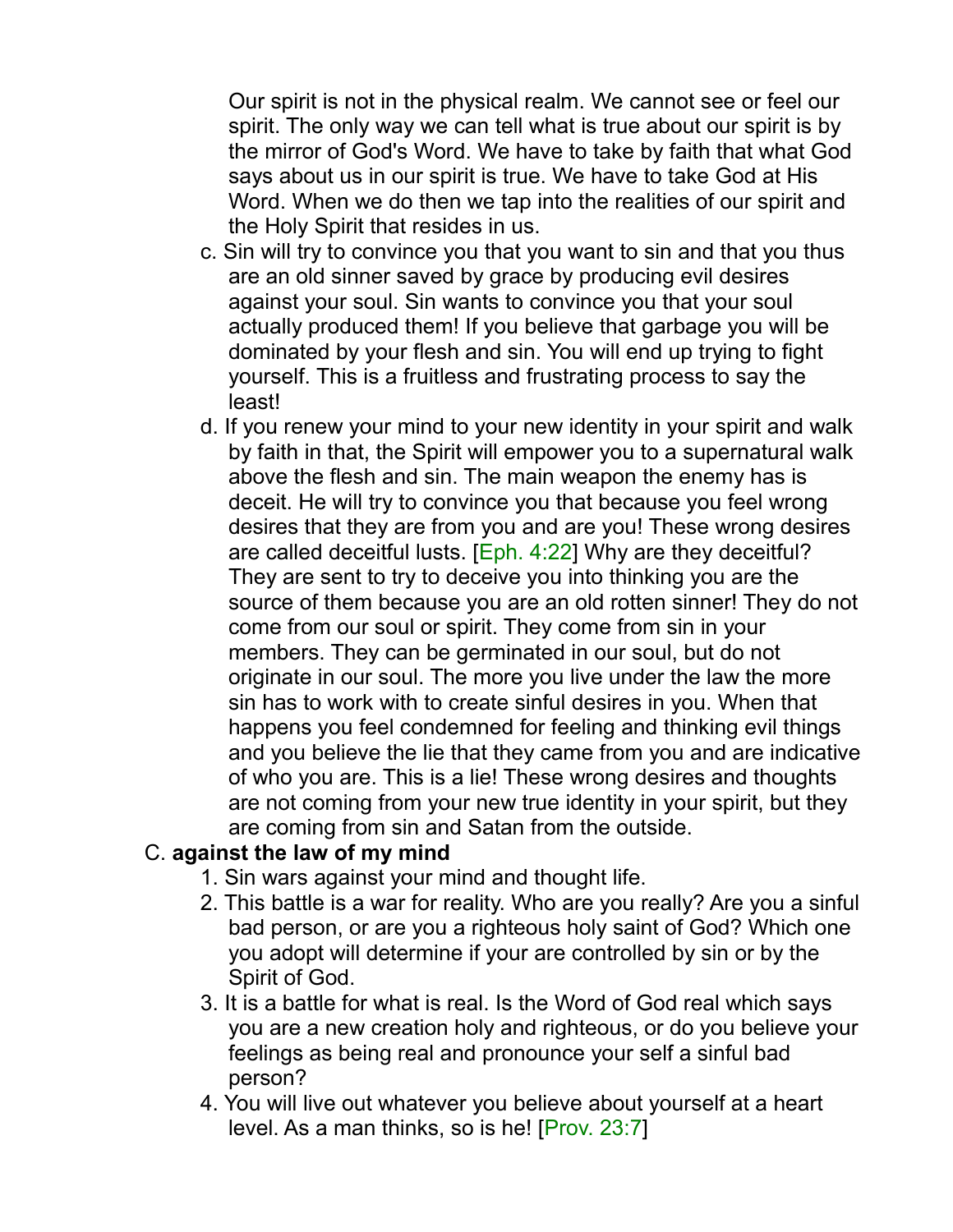### D. **bringing me into captivity to the law of sin which is in my members**

- 1. **captivity** Gr. **aichmalotizo** *lead away captive; metaphorically to capture ones mind, captivate*
	- a. Many Christians are bound to sin because they lost the war for reality in their minds. They took the wrong identity and believed a lie and thus were made captive. If they would have believed God about their new identity and put off the deceitful lusts by faith in who they truly are in Christ, the Spirit would have given them victory.

### 2. **the law of sin in my members**

- a. Again, sin is a constant principle that will oppose us every day. Sin is in our members. We will not get rid of sin in our members until we die physically and slip out of the residence of sin which is our fallen body.
- b. One day we will get a resurrection body in which no sin will be found. There will not be any warfare against our soul any more in which we will have to walk by faith in what God says about our identity.

## 24. **O wretched man that I am! Who will deliver me from this body of death?**

## A. **O wretched man that I am!**

- 1. **wretched** Gr. **talaiporos** lit. *bearing the weight of trial and thus be made miserable*
	- a. This is language that belongs to a believer. Paul said I am miserable because of the weight of this trial!
	- b. Believers go through trials. Unbelievers do not. Trials come by going against the flow of the world and the flesh. Unbelievers are flowing along with sin and the flesh. They will encounter outward difficulties but their soul is in line with the world and sin and they do not feel the miserable condition Paul is describing in this chapter.
	- c. Paul is detailing in this chapter the great struggle of a Christian against sin and evil. Dead men don't struggle. Only an alive person can struggle. An unbeliever does not struggle against sin and their flesh.
	- d. The most miserable people on earth are Christians that are trying to live the Christian life by their will power instead of by faith in Christ and are living in defeat.

# B. **Who will deliver me from the body of death?**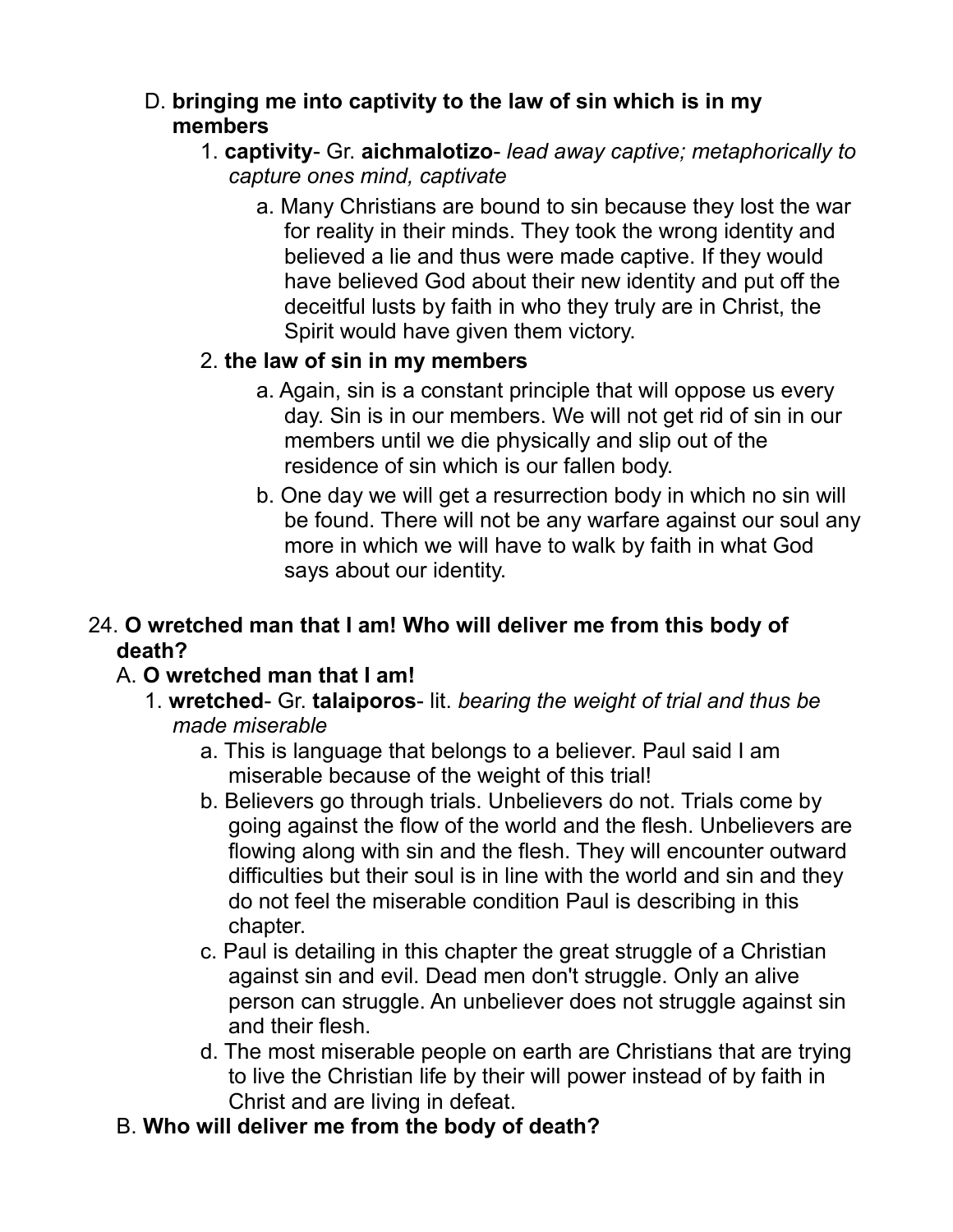## 1. **Who will deliver me**

- a. Finally Paul had given up on trying to be his own savior. He realized the utter failure of his own efforts to free himself from the control of the sinful flesh.
- b. Now Paul is looking outside of himself for a Savior. He no longer is looking the the big "I" to save him. He asks, "**Who** will deliver me?"

## 2. **from the body of death**

- a. In [Romans 6:6] he called his body the body of sin. Here he calls his body the body of death. The body is ruled by the law of sin and death. As we will see in Romans 8, the law of sin and death is overcome by a greater law which is the law of the Spirit of life in Christ Jesus.
- b. Not only is our body a body of sin [where sin resides], it is also the body of death. Death is utter weakness to the extreme. When it comes to producing and working for God our flesh is dead. Man has death working in their flesh that renders them incapable of serving God spiritually. Paul realized that he could not serve God by the energy of his flesh. His moral side of his flesh could not overcome the evil side of his flesh. All of the flesh is corrupt. There dwells not good thing in the flesh.

# 25. **I thank God—through Jesus Christ our Lord! So then, with the mind I myself serve the law of God, but with the flesh the law of sin.**

## A. **I thank God**

- 1. Now spiritual light has dawned upon Paul. He removes his gaze from his own navel unto God. You only give thanks for something that has been done. Paul gets revelation on what Jesus Christ His Lord has already done for him to free him from sin and death!
- 2. We will likewise experience death as long as we gaze upon our own selves and try to be our own saviors. Instead we must start to thank God for what He already did in the person of Jesus Christ our Lord!
- 3. Thanksgiving is the language of faith and faith is the victory that overcomes the world and all that is in world, which is the lust of the flesh, the lust of the eyes, and the pride of life. [1 John 2:16]

## B. **through Jesus Christ our Lord**

1. This phrase encompasses who Jesus is and what He did for us. He is the Lord from Heaven. He came to be our representative in life and death. His life achieved righteousness and His death achieved emancipation from sin, sins, and the old man. Jesus died as us. He was buried and rose again in resurrection life. As our representative we did as well in Him!